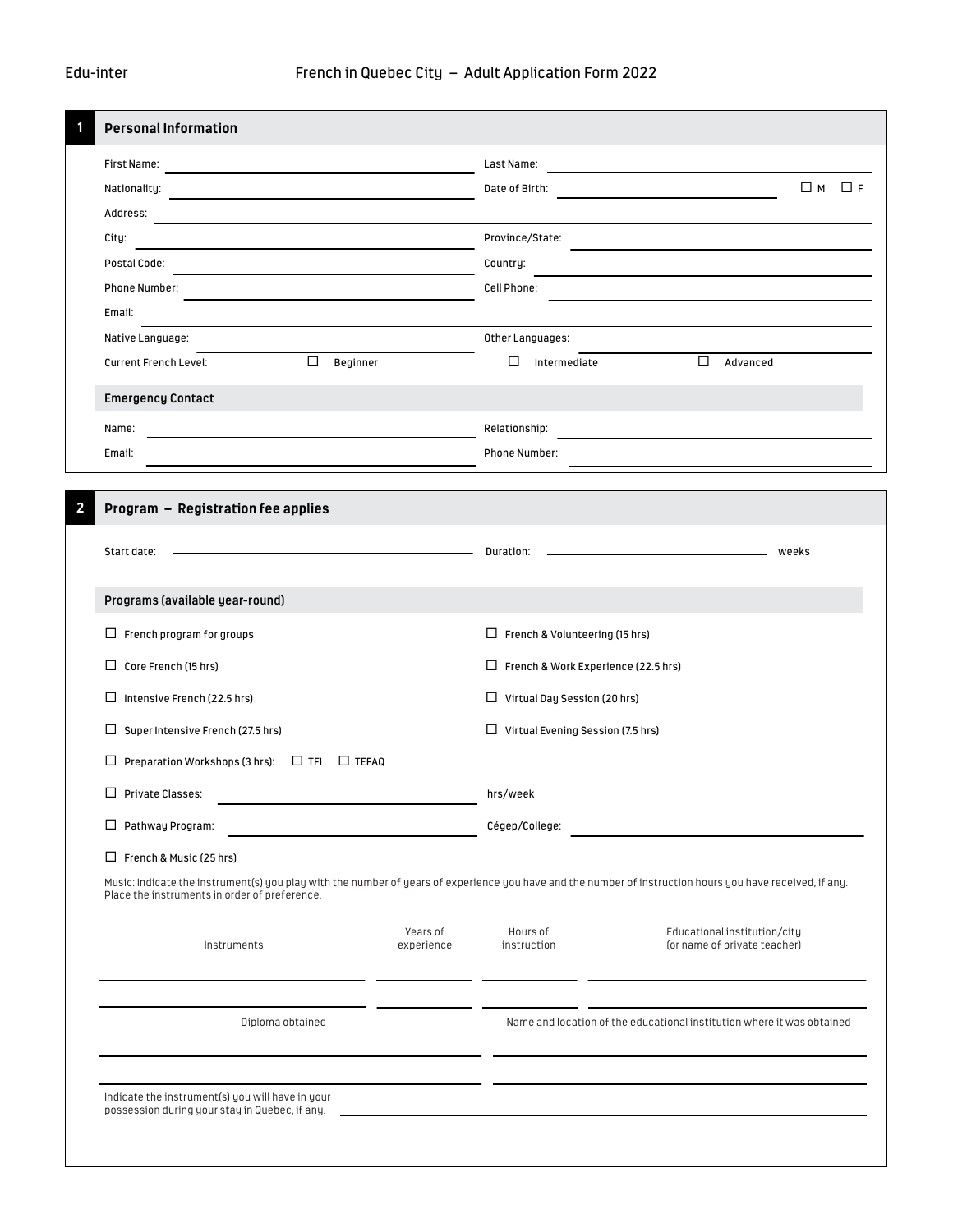|                                                                                                                                               | Summer Programs (30 hrs available from June 27th to July 29th, 2022)                                                                                                                                                                                                                                                                                                               |                            |                                 |                                                                                                                                                                                                                                                         | * Week of July 25th: Adults only |  |  |  |
|-----------------------------------------------------------------------------------------------------------------------------------------------|------------------------------------------------------------------------------------------------------------------------------------------------------------------------------------------------------------------------------------------------------------------------------------------------------------------------------------------------------------------------------------|----------------------------|---------------------------------|---------------------------------------------------------------------------------------------------------------------------------------------------------------------------------------------------------------------------------------------------------|----------------------------------|--|--|--|
|                                                                                                                                               |                                                                                                                                                                                                                                                                                                                                                                                    |                            |                                 |                                                                                                                                                                                                                                                         |                                  |  |  |  |
|                                                                                                                                               | $\Box$ French for FLE Teachers (June 27 <sup>th</sup> – July 22 <sup>nd</sup> )<br>ப                                                                                                                                                                                                                                                                                               |                            |                                 |                                                                                                                                                                                                                                                         |                                  |  |  |  |
| French & Cooking (June $27th - July 29th * – Indicate if you have any food allergies:$<br>French & Dramatic Arts (June 27th - July 22nd)<br>ப |                                                                                                                                                                                                                                                                                                                                                                                    |                            |                                 |                                                                                                                                                                                                                                                         |                                  |  |  |  |
|                                                                                                                                               |                                                                                                                                                                                                                                                                                                                                                                                    |                            |                                 |                                                                                                                                                                                                                                                         |                                  |  |  |  |
|                                                                                                                                               |                                                                                                                                                                                                                                                                                                                                                                                    |                            |                                 |                                                                                                                                                                                                                                                         |                                  |  |  |  |
| 3                                                                                                                                             | Additional services (optional - extra fees apply)                                                                                                                                                                                                                                                                                                                                  |                            |                                 |                                                                                                                                                                                                                                                         |                                  |  |  |  |
|                                                                                                                                               | $\Box$ Transfer (airport / train / bus)                                                                                                                                                                                                                                                                                                                                            | $\Box$ Arrival             | $\Box$ Departure                |                                                                                                                                                                                                                                                         |                                  |  |  |  |
|                                                                                                                                               | $\Box$ Medical insurance for students (up to age 65)                                                                                                                                                                                                                                                                                                                               |                            |                                 |                                                                                                                                                                                                                                                         |                                  |  |  |  |
|                                                                                                                                               |                                                                                                                                                                                                                                                                                                                                                                                    |                            |                                 |                                                                                                                                                                                                                                                         |                                  |  |  |  |
|                                                                                                                                               | <b>Accommodation</b>                                                                                                                                                                                                                                                                                                                                                               |                            |                                 |                                                                                                                                                                                                                                                         | nights                           |  |  |  |
|                                                                                                                                               |                                                                                                                                                                                                                                                                                                                                                                                    |                            |                                 |                                                                                                                                                                                                                                                         |                                  |  |  |  |
|                                                                                                                                               | Arrival date:                                                                                                                                                                                                                                                                                                                                                                      |                            |                                 |                                                                                                                                                                                                                                                         |                                  |  |  |  |
|                                                                                                                                               | Homestay - Available year-round (choose only one option)                                                                                                                                                                                                                                                                                                                           |                            |                                 |                                                                                                                                                                                                                                                         |                                  |  |  |  |
|                                                                                                                                               | $\Box$ 3 meals per day<br>Single room:                                                                                                                                                                                                                                                                                                                                             |                            |                                 |                                                                                                                                                                                                                                                         |                                  |  |  |  |
|                                                                                                                                               | Breakfast & dinner<br>П                                                                                                                                                                                                                                                                                                                                                            |                            | (for couples only)              | $\Box$ Breakfast & dinner                                                                                                                                                                                                                               |                                  |  |  |  |
|                                                                                                                                               | $\Box$ Breakfast only                                                                                                                                                                                                                                                                                                                                                              |                            |                                 | $\Box$ Breakfast only                                                                                                                                                                                                                                   |                                  |  |  |  |
|                                                                                                                                               |                                                                                                                                                                                                                                                                                                                                                                                    |                            |                                 |                                                                                                                                                                                                                                                         |                                  |  |  |  |
|                                                                                                                                               | <b>Homestay Preferences</b>                                                                                                                                                                                                                                                                                                                                                        |                            |                                 |                                                                                                                                                                                                                                                         |                                  |  |  |  |
|                                                                                                                                               | Allergies to pets:                                                                                                                                                                                                                                                                                                                                                                 |                            |                                 |                                                                                                                                                                                                                                                         |                                  |  |  |  |
|                                                                                                                                               | Food allergies or restrictions:                                                                                                                                                                                                                                                                                                                                                    |                            |                                 |                                                                                                                                                                                                                                                         |                                  |  |  |  |
|                                                                                                                                               | I can live with smokers<br>⊔                                                                                                                                                                                                                                                                                                                                                       | $\Box$ Ismoke              | $\Box$ I can live with children |                                                                                                                                                                                                                                                         |                                  |  |  |  |
|                                                                                                                                               | Arriving by car<br>ப                                                                                                                                                                                                                                                                                                                                                               | $\Box$ Parking spot needed |                                 |                                                                                                                                                                                                                                                         |                                  |  |  |  |
|                                                                                                                                               | Special diet*:<br>ப                                                                                                                                                                                                                                                                                                                                                                |                            | $\Box$ Vegan*                   | $\Box$ Gluten-free*                                                                                                                                                                                                                                     |                                  |  |  |  |
|                                                                                                                                               | Only restrictions and allergies are guaranteed. Edu-inter will take your preferences into account. If no preferences are indicated, Edu-inter will determine the best host for you,<br>possibly including pets and children. *Please note that vegan and gluten-free diet followers must be charged an extra \$15 per day. An extra charge may also apply for all specifics diets. |                            |                                 |                                                                                                                                                                                                                                                         |                                  |  |  |  |
|                                                                                                                                               |                                                                                                                                                                                                                                                                                                                                                                                    |                            |                                 |                                                                                                                                                                                                                                                         |                                  |  |  |  |
|                                                                                                                                               | Supplement (optional - additional \$18 per night apply; limited availability)                                                                                                                                                                                                                                                                                                      |                            |                                 |                                                                                                                                                                                                                                                         |                                  |  |  |  |
|                                                                                                                                               | $\Box$ Walking-distance supplement (within 30 minutes walking distance)                                                                                                                                                                                                                                                                                                            |                            |                                 |                                                                                                                                                                                                                                                         |                                  |  |  |  |
|                                                                                                                                               |                                                                                                                                                                                                                                                                                                                                                                                    |                            |                                 |                                                                                                                                                                                                                                                         |                                  |  |  |  |
|                                                                                                                                               | Student residence for Summer French programs (subject to availability)                                                                                                                                                                                                                                                                                                             |                            |                                 |                                                                                                                                                                                                                                                         |                                  |  |  |  |
|                                                                                                                                               | $\Box$ Off-campus (April 24 <sup>th</sup> – August 14 <sup>th</sup> )                                                                                                                                                                                                                                                                                                              |                            |                                 |                                                                                                                                                                                                                                                         |                                  |  |  |  |
|                                                                                                                                               |                                                                                                                                                                                                                                                                                                                                                                                    |                            |                                 |                                                                                                                                                                                                                                                         |                                  |  |  |  |
| 5                                                                                                                                             | Authorization                                                                                                                                                                                                                                                                                                                                                                      |                            |                                 |                                                                                                                                                                                                                                                         |                                  |  |  |  |
|                                                                                                                                               |                                                                                                                                                                                                                                                                                                                                                                                    |                            |                                 | <b>Duration of accommodation</b><br>Departure date:<br>Homestay placement fee applies<br>$\Box$ 3 meals per day<br>Shared room:<br>$\Box$ I can live with pets<br>Date:<br>Sending this completed form by email will be considered a digital signature. |                                  |  |  |  |
|                                                                                                                                               | $\Box$ I authorize Edu-inter to use photographs and videos of me for media and promotional use and release all interests, including royalties, proceeds and<br>other benefits derived from such photographs and videos.                                                                                                                                                            |                            |                                 |                                                                                                                                                                                                                                                         |                                  |  |  |  |
|                                                                                                                                               | By signing this application form, I agree to Edu-inter's 'Terms, Conditions and Policies'.                                                                                                                                                                                                                                                                                         |                            |                                 |                                                                                                                                                                                                                                                         |                                  |  |  |  |
|                                                                                                                                               |                                                                                                                                                                                                                                                                                                                                                                                    |                            |                                 |                                                                                                                                                                                                                                                         |                                  |  |  |  |
|                                                                                                                                               | Student or parent's signature:                                                                                                                                                                                                                                                                                                                                                     |                            |                                 |                                                                                                                                                                                                                                                         |                                  |  |  |  |
|                                                                                                                                               |                                                                                                                                                                                                                                                                                                                                                                                    |                            |                                 |                                                                                                                                                                                                                                                         |                                  |  |  |  |